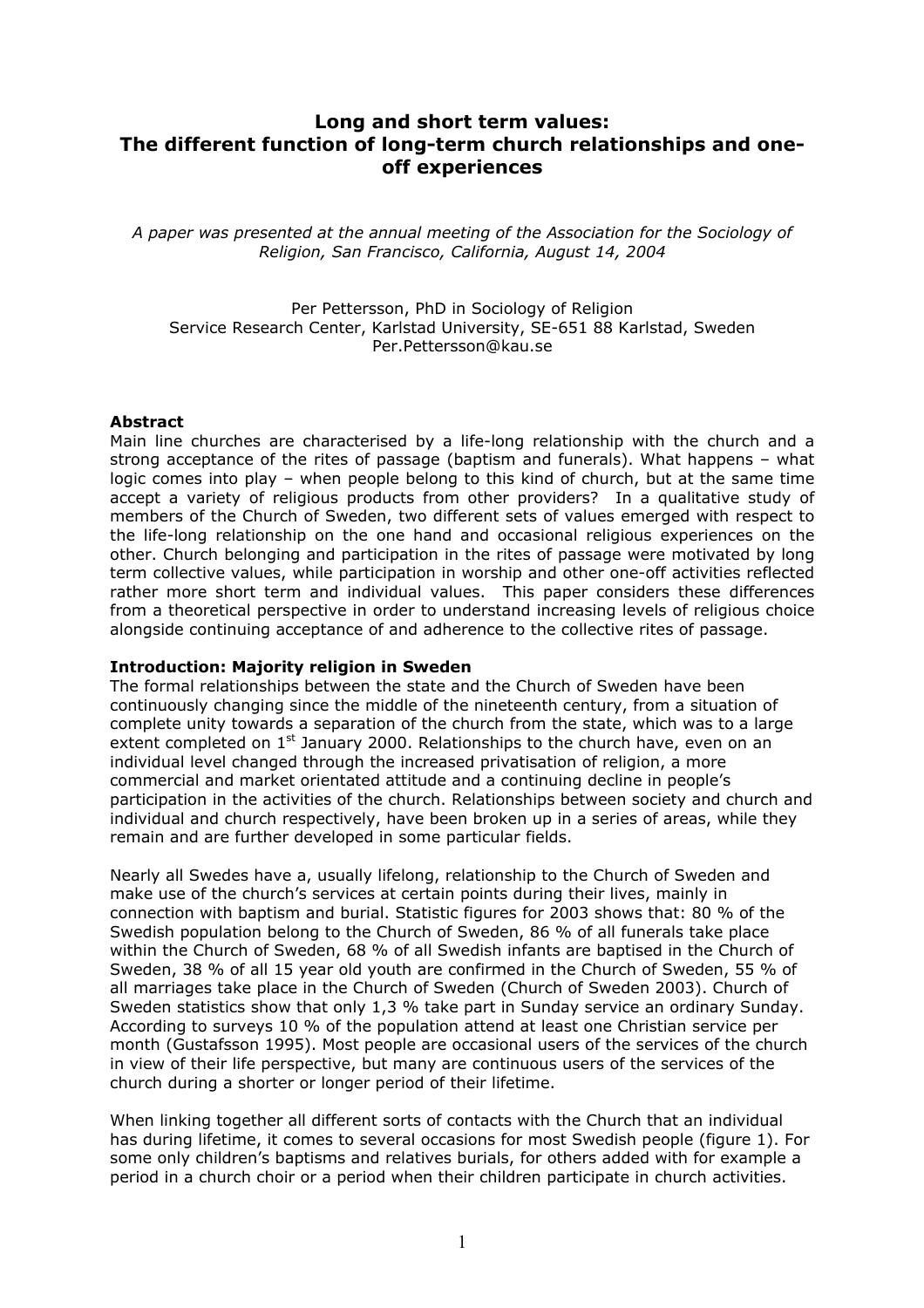Many people are regular consumers of church activities only during specific periods of life, being more passive in other periods without having an explicitly negative attitude to the Church. From the individuals perspective occasional service encounters and periods of more regular participation is forming a chain of services within a life long relationship with the Church.



*Figure 1: Sven Svensson 46 years old looking back. Relationship with the Church and the use of its services in a lifetime perspective, a fictive example.* 

At the same time as the church has almost completely lost its formal societal functions, the Church of Sweden's spiritual, caring and ethical services are being asked for in a new way within many areas of society, for example in schools and health care. Thus the development of relationships between individual and church are in many ways contradictory.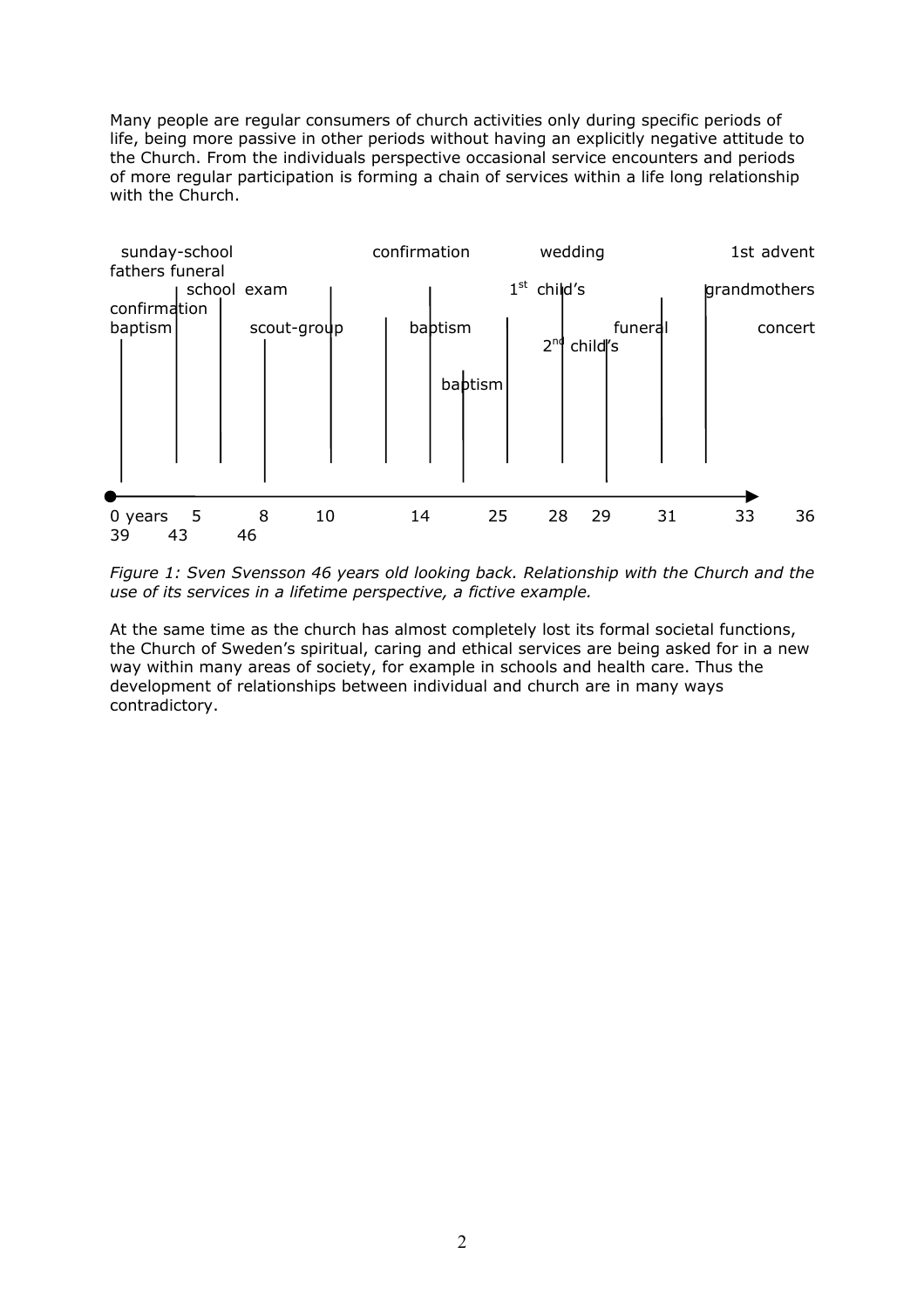## **Aim and theoretical perspectives**

This paper is built on a study with the aim to clarify the social mechanisms which affect people's relationships with the Church of Sweden. In the study interest was primarily focused on the majority of the Swedish population who belong to the Church of Sweden, but who rarely make use of its services. The aim was to understand the way in which members of the church understand and evaluate their relationships with the church and the services provided by the church, which they have made use of.

In the study and in this paper the relationship between the individual and the Church of Sweden is analysed from a service theory perspective. Theoretical concepts and research methods from service theory are applied in the church context, and related to sociological theory of religion. The concept service focuses on the receiver/customer, and her/his experience of church activities, especially the subjectively perceived quality.

#### **Method**

The empirical material has been collected using a qualitative case study method to understand individuals' experiences of their relationships to the Church of Sweden and the church's services. In the case study several qualitative methods complement each other through triangulation. Life perspective analysis and the Critical Incident Technique (Flanagan 1954) have been used within the framework of qualitative semi-structured face to face interviews. In the life perspective analysis the individuals' contacts with the Church of Sweden during their lifetime, have been mapped out. According to the Critical Incident Technique particular attention has been given to experiences of the church which in a negative or positive manner differ from what the individual expected (Stauss 1993). As a tool for this design a special interview guide has been constructed with open questions at the beginning and more structured questions at the end.

29 interviewees were chosen through a strategic selection process. Four municipalities with differing social characteristics and church tradition were chosen. Four groups of informants were selected from these four areas; people who have recently taken part in an infant baptism in their role as parents, people who have recently taken part in a funeral service as next of kin, people who have recently joined the Church of Sweden and people who have recently left the church. A wide spread has been sought after within the group of informants with respect to gender, age and education/profession. All interviews have been recorded on tape and written out in their entirety. A special model for analysis has been created according to which the interviews have been analysed from three different and yet complimentary perspectives; (A) inductive analysis with construction of categories, (B) analysis of the informants' answers to the structured questions at the end of the interview and (C) analysis with the use of service theoretical concepts as interpretative tools.

#### **Main result**

The main result of the study can be summarised as a number of clarified social mechanisms, which have influenced the informant's relationships to the church and their use of its services. In line with the viewpoint of critical realism, the concept mechanism is used to mean in social reality inherent tendencies, structures, powers and generative mechanisms. Since the qualitative methods used in the study does not allow generalisation, the mechanisms discovered can only be regarded as tentative and preliminary theories. The eventual possibilities for the generalisation of the mechanisms must be tested in quantitative studies or confirmed through a larger number of similar case studies.

One major notion from the interview analysis is that there is an interaction between the quality of the perceived separate service encounters with the church and the quality of the lifetime relationship (Figure 2).

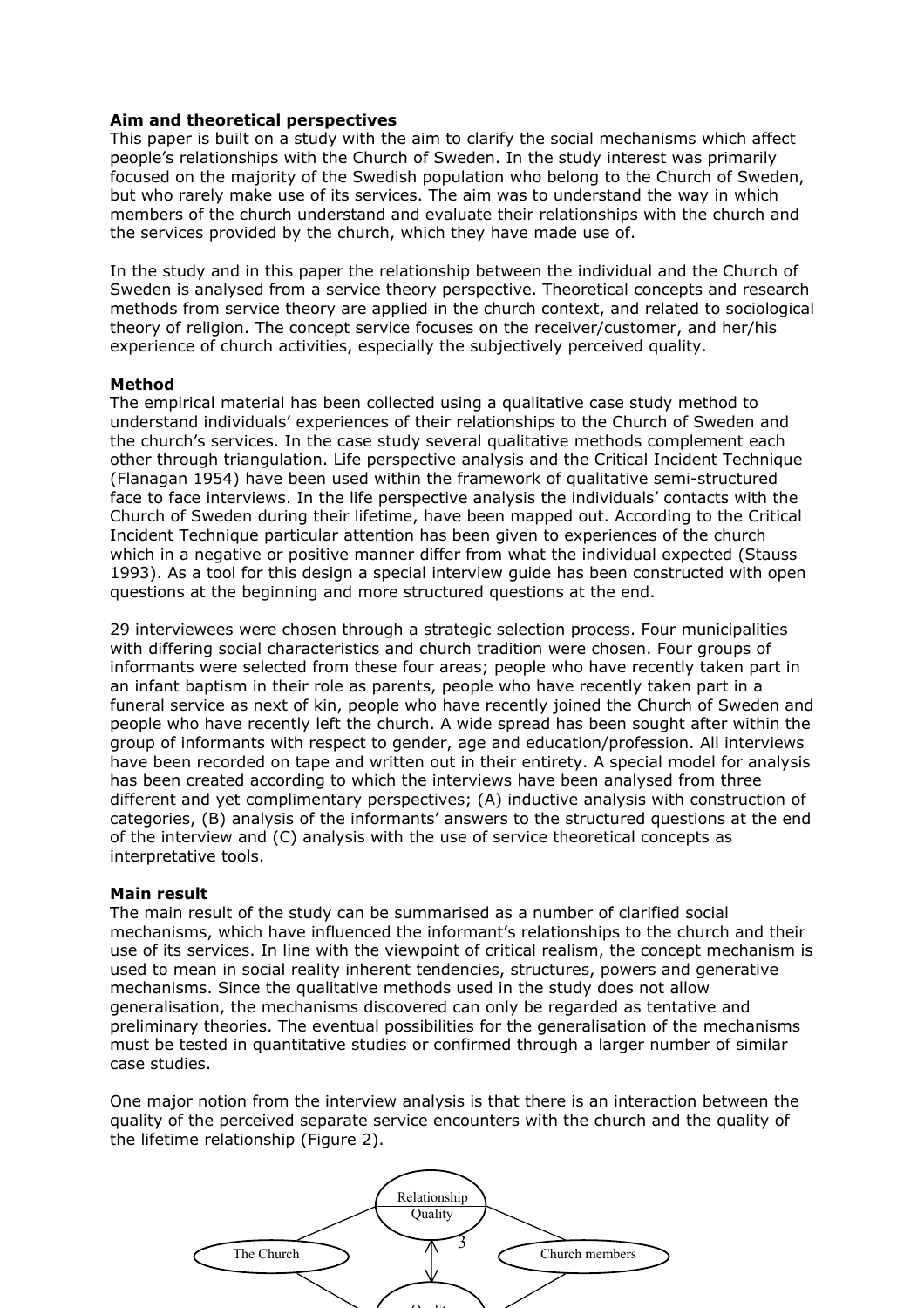#### *Figure 2: Model of the interaction between episode quality and relationship quality in the service relationship between Church members and the Church.*

Quality experiences of service encounters interact with the experience of the quality in the church relationship when analysed from the life perspective of the informant. The importance which service research has given to negative and positive critical incidents in connection with service encounters has been shown to have relevance even as regards service encounters in the context of the church (cf Edvardsson & Strandvik 1999). The analysis shows further that different experiences of the church are connected with and compared to one another; service encounters with the church, the image of the church in the media etc. Occurrences and experiences from as far back as childhood can remain with a person until after retirement and can even after decades influence the perception of the church. Decisions to leave the formal relationship to the church as well as decisions to join are in most cases the result of a chain of positive and/or negative experiences in connection with encounters with the church. These experiences are usually spread out over a period of at least ten years. Informants that have changed their formal relationship usually cites one particular experience as the decisive one, but supports the reasoning behind a decision to leave or join with reference to further negative or positive experiences.

This paper is focused on one summarising result of the integrated interview analysis. It shows that the informants have more individualistic consumer behaviour with regard to certain services provided by the church, while consumer behaviour regarding other services is anchored in collective values. One and the same individual has for example often completely different attitudes to rites of passage as to regular worship activities. Participation in the rites of passage is motivated by reference to collective values, while participation in regular worship and other church activities is considered from the perspective of personal preference, interest, feelings, taste, etc. According to Andersson et al. (1997) there are different types of mechanisms that affect short term and long term consumer decisions respectively, as regards goods and services (figure 3). For example the need of security and a sense of coherence is strongest with regard to longterm decisions, while individual preferences take over regarding decisions of a short-term character. Social mechanisms at an individual level, like preferences, interact with social mechanisms like fashion and trends at a collective level.

The result of the study shows similar patterns concerning religion. Different religious consumer behaviour can correspondingly correlate to the time dimension that the particular service or religious value, for example belonging, is set within.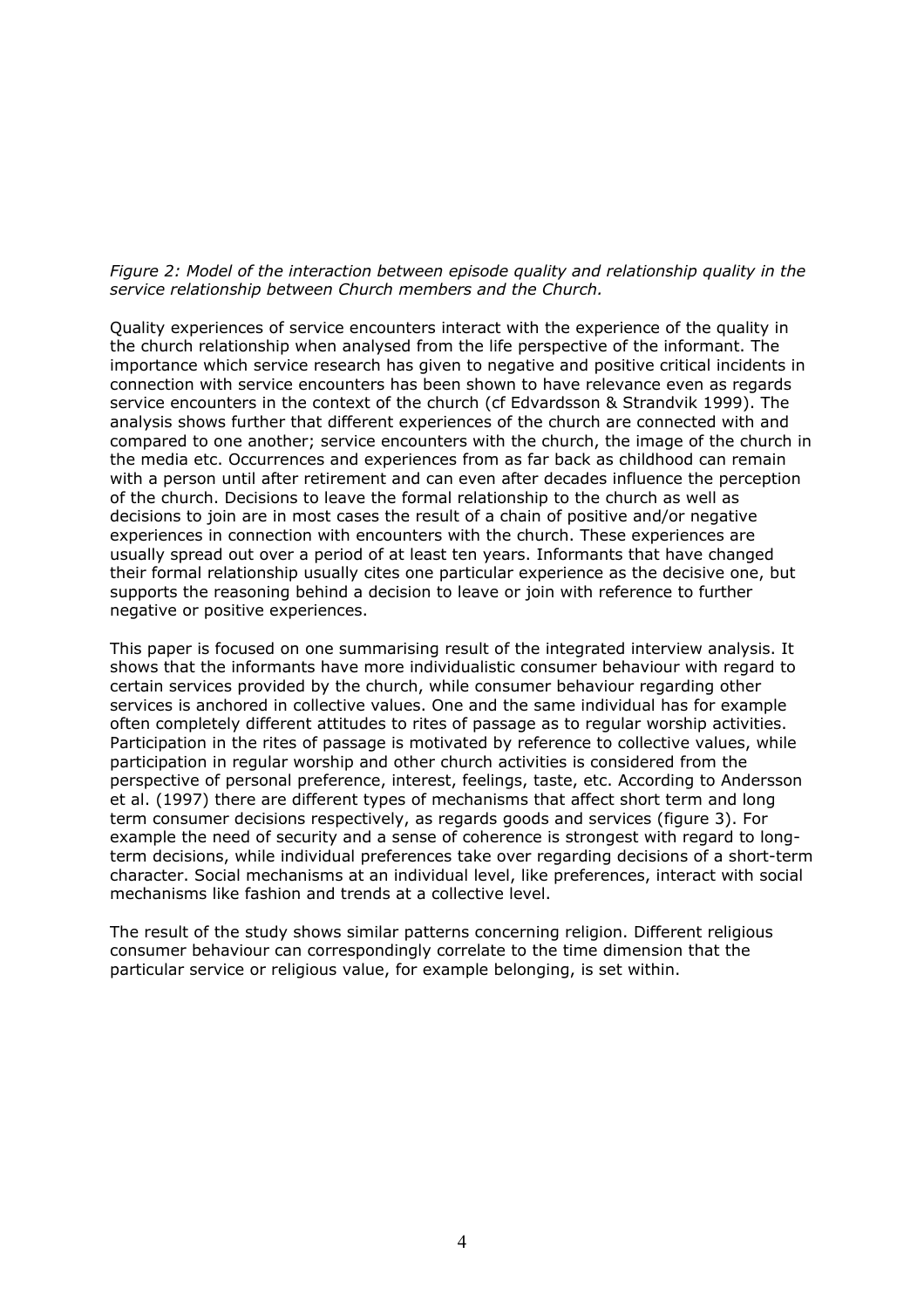| Social mechanisms that affects the individuals religious consumption |  |
|----------------------------------------------------------------------|--|
| behaviour                                                            |  |

|                                                      | Time                                                               | dimension: | short | Time                                                                                                       | dimension:                                               | lona |
|------------------------------------------------------|--------------------------------------------------------------------|------------|-------|------------------------------------------------------------------------------------------------------------|----------------------------------------------------------|------|
|                                                      | perspective                                                        |            |       | perspective                                                                                                |                                                          |      |
| Social mechanisms<br>individual<br>an<br>at<br>level | Preference (e.g. individual<br>taste)<br>Individual demand         |            |       | coherence)                                                                                                 | Needs (e.g. sense of                                     |      |
|                                                      |                                                                    |            |       | Values (e.g. historic anchoring,<br>importance of tradition)                                               |                                                          |      |
| Social mechanisms<br>at a collective level           | Fashion (e.g. religious<br>symbols such as pieces of<br>jewellery) |            |       | relatives)                                                                                                 | Life style (e.g. active<br>relationships with family and |      |
|                                                      | Trends (e.g. the health trend)                                     |            |       | Ideology (e.g. cultural identity,<br>religious, philosophical,<br>ideological and political<br>traditions) |                                                          |      |

## *Figure 3: Social mechanisms that affects the individuals religious consumer behaviour (development of Andersson et al 1997:24)*

The high adherence to the rites of passage fits with the needs and values that are important in a more long-term perspective. These have to do with history, relatives, the individual lifetime perspective and future generations. When it comes to participation in different forms of more time constrained short-term religious activities, for example ordinary Sunday services, individual preferences tend to take over. Thereby religious trends, for example different forms of eastern techniques and New Age spirituality, can be combined with the more long term motivated adherence to traditional religion expressed through membership of a mainstream church and participation in rites of passage in a traditional way. These two patterns of consumption complement each other in a similar way regarding religion as they do regarding other forms of consumption. The different consumer decisions are inserted into different time dimensions with different types of in built social mechanisms. These differences in consumer behaviour can act as a key to understanding the development towards an increasing level of individual choice regarding certain types of services provided by religious organisations in combination with a general adherence to the collective rites of passage.

The two different social mechanisms linked to different time dimensions was in different ways found in the content of the interviews. In the interview below a combination and interaction of the two time perspectives linked to different types of values was explicitly expressed by the informant.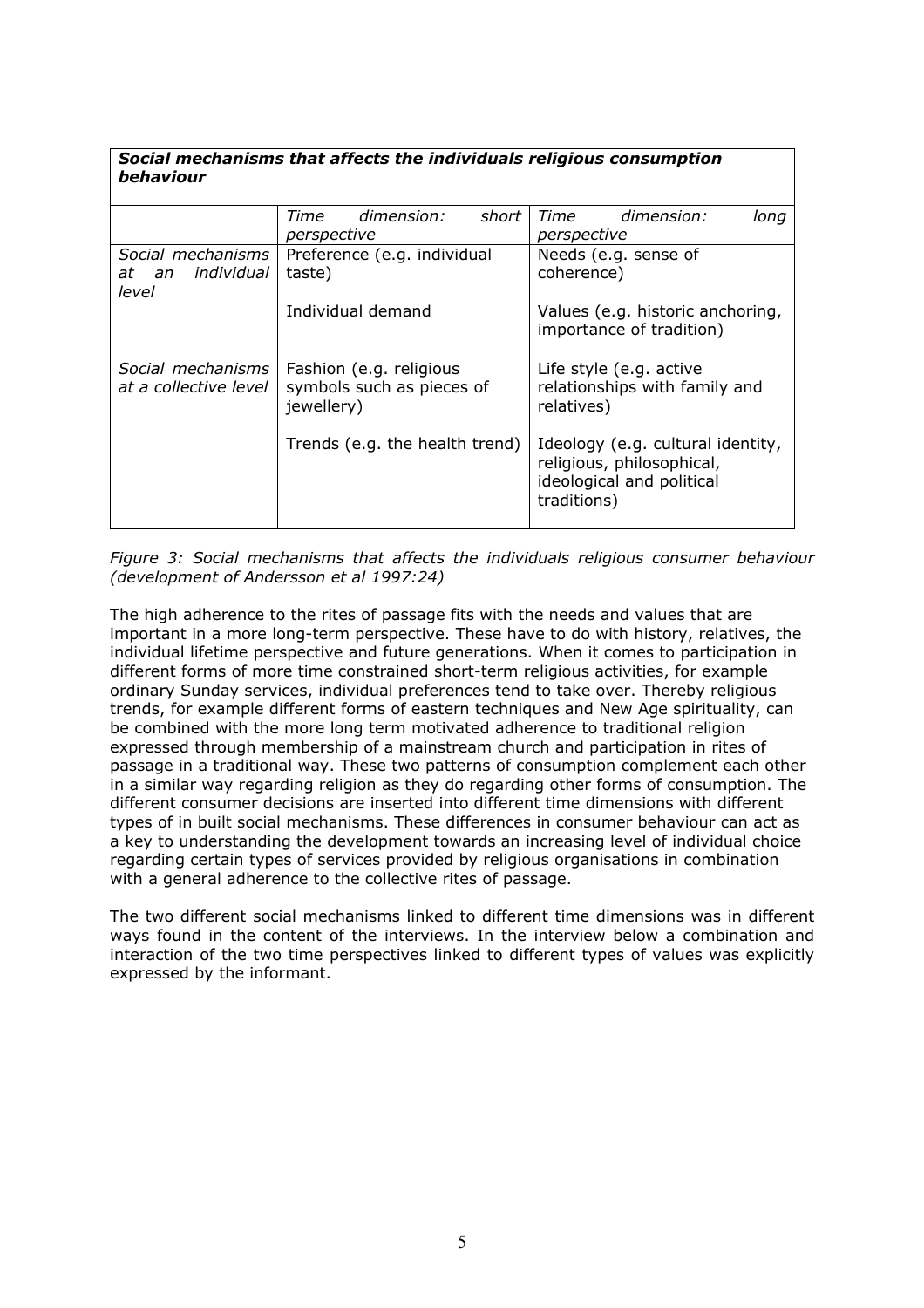# **The life time perspective of a 52 year old female shoe shop assistant (Figure 4)**

She is single, divorced, has one child, emigrated from Finland to Sweden thirty years ago, was brought up in a Pentecostal parish in Finland. During her upbringing she and her parents belonged to both the Pentecostal church and the Evangelical-Lutheran church. When she moved to Sweden she became a member of the Church of Sweden but didn't find the same type of small family like Pentecostal parish to link to as a member, but she participated in the services of the local Pentecostal parish. After twenty years in Sweden she left the Church of Sweden and became a member of the Pentecostal parish. She says it was because of the fact that she participated in services in the Pentecostal church, but she never used the services in the church of Sweden. She was actively pushed to this decision by her aunt, who was very active in the Pentecostal parish.



*Figure 4:*  $\hat{h}^{\text{a}}$  *Figure 4:*  $\hat{h}^{\text{a}}$  *Figure 4:*  $\hat{h}^{\text{a}}$  *<i>figure 4:*  $\hat{h}^{\text{a}}$  *figure 4:*  $\hat{h}^{\text{a}}$  *<i>figure 4:*  $\hat{h}^{\text{a}}$  *figure 4:*  $\hat{h}^{\text{a}}$  *<i>figure 4:*  $\hat{h}^{\text{a}}$  *figure 4:*  $\hat{$ 

But today, after 14 years as a Pentecostal formal member, she feels that the Pentecostal parish direct too heavy demands on her when she is a member. Because of that she decided to leave the Pentecostal parish. Instead she has re-entered the Church of Sweden as a member. She says that it is important to belong somewhere, to be a member of a church. That gives a sense of belonging and peace within yourself. But when she has the need to participate in services, she still goes to the Pentecostal parish and its church hall. Thus she is a member of the Church of Sweden, but participant in the Pentecostal services. She says that the services of the Church of Sweden are too formal and impersonal. But she also refers to positive experiences of the Church of Sweden in connection with the burial ceremony for her previous husband.

She says that she would leave the Church of Sweden only if she then would enter as a member of another church. She stresses the importance of belonging somewhere.

## **Discussion**

In a majority church situation, such as in Sweden, one and the same church organisation provides a social system for a common belonging for most people. This social system inherits buildings, symbols, historic and cultural artefacts and different other resources that can link the individual to something bigger, "transcendental", than her/himself (Durkheim 1912/1995, Bellah 1970/1991, Hervieu Léger 2000, Davie 2001). Thus having a church relationship gives access to a series of further relationships (figure 5).

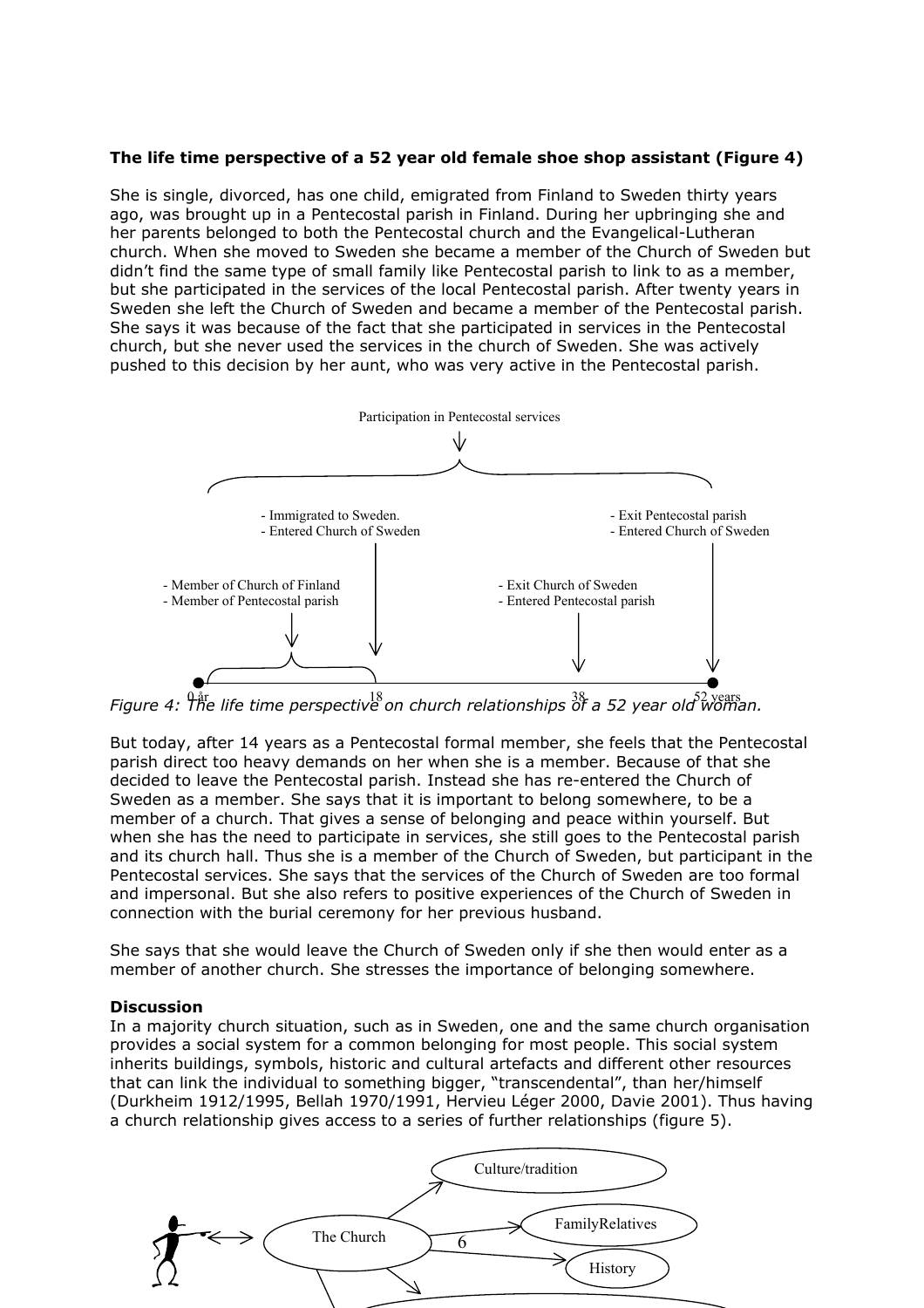*Figure 5: The relationship to the Church as a distributor of different other relationships to collectively related values.* 

The relationship to the Church gives access to:

- $\triangleright$  A relationship to culture and tradition
- $\triangleright$  A relationship to family/relatives
- $\triangleright$  A relationship to history
- $\triangleright$  A relationship to the transcendental/a higher power/God
- $\triangleright$  A relationship to other Christians around the world (a global community)

This is a part of the explanation of the fact that several of the informants perceive the relationship itself, through church membership as a service. Church membership gives access to a series of surplus values in the form of relationships with collective transcendental values and links the individual to the collective. In a simplified manner it could be said that many Swedes 'believe' in church membership. Davie (1994) characterised the relationship of the English population to the church with the expression "believing without belonging". Botvar (1996) reverses this formula in his description of the religious situation in Norway, which according to him is characterised by "belonging without believing". Starting from the same type of word game, with emphasis on the meaning of membership one could describe the relationship of the Swedish population to the church as "believing in belonging" (Bäckström 1993).

Many people understand the integrative function of the Church of Sweden as a form of welfare factor. People do not want to be without the security, anchorage and sense of coherence which membership of the church and the services of the church give. This is manifested in the persisting high figures in church membership and adherence to the life rites, especially baptism and funeral. But when it comes to services that are linked to more short term individually oriented values the church competes in a market with many different actors. From the individuals point of view this type of more occasional, differentiated and often specialised church supply (activities for children, special services, discussion evenings etc.) is valued differently since it is linked to other types of quality parameters.

#### **Conclusion**

In order to better understand divergent religious patterns the notion of different religious consumer decision mechanisms linked to different time dimensions needs to be further investigated.

## **References**

Andersson, Åke E. & Fürth, Thomas & Holmberg, Ingvar (1997), *70-talister, Om värderingar förr, nu och i framtiden*. Natur och Kultur, Stockholm.

Bellah, Robert N. (1970/1991), *Beyond belief*. University of California press, Berkeley och Los Angeles.